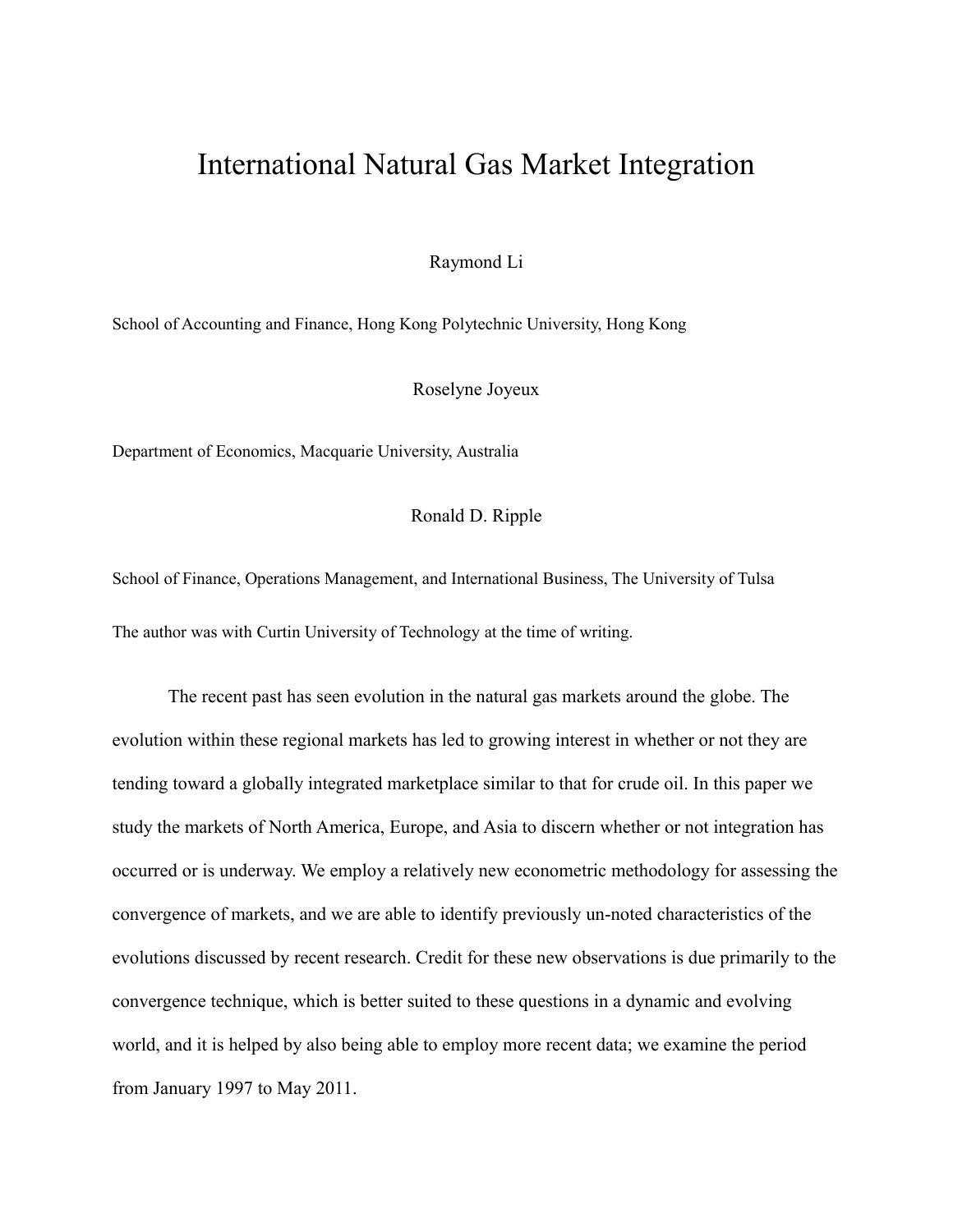To our knowledge, the convergence testing methodology (Phillips-Sul, 2007) we employ has not previously been applied to international natural gas markets. The methodology is well suited to market integration analyses, which typically are grounded in the law of one price. And we believe it is superior to either cointegration or Kalman filtering when faced with the dynamic nature of the markets over the period under study. Moreover, this methodology accommodates analyses of time-varying parameters in a multivariate environment critical to the question of the integration of several geographically distinct and separated regional markets.

Some of the recent changes in regional natural gas markets are due to the application of technologies that have unleashed natural gas production capacity that was not generally expected to exist as recently as even five years ago. Where recent research has found that the Atlantic region was becoming more integrated as a result of increased competition between the USA and European importers for the trade of natural gas in the form of LNG, we find that this apparent market convergence was short lived. As soon as the USA managed to significantly increase its domestic production employing the combination of hydraulic fracturing and horizontal drilling, the apparently developing integrated Atlantic-basin market disintegrated. Nevertheless, our observations may also be seen as evidence that the various natural gas markets around the world are ripe for integration once competition and arbitrage opportunities open.

We find that the shale gas developments in the USA have virtually eliminated the move toward integration across the Atlantic. However, since the earlier move to integration was motivated by the competition for traded LNG volumes, our results suggest that as soon as North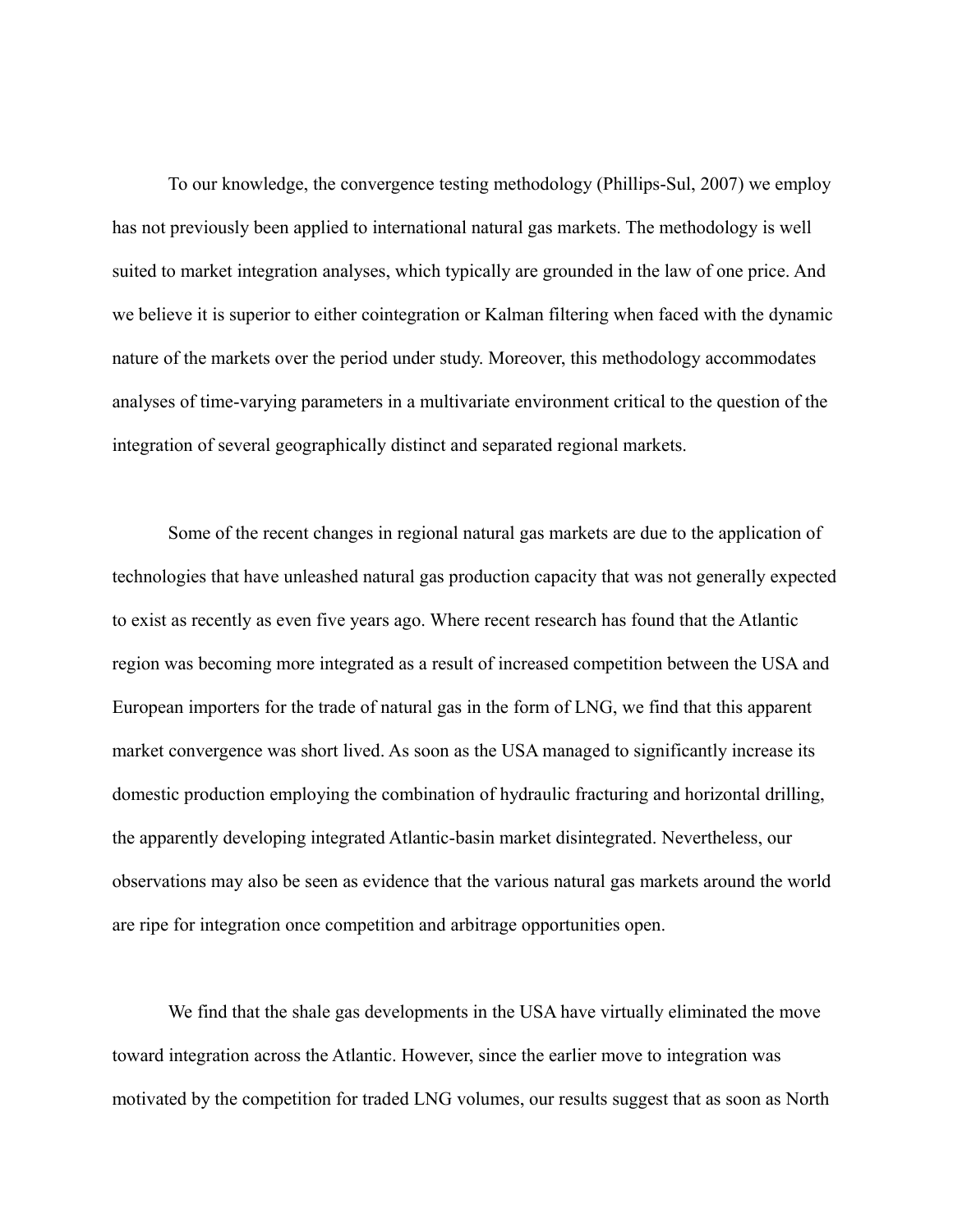America begins to export natural gas in the form of LNG there is every likelihood that a move to convergence will return, albeit with a different character than that which occurred earlier.

In Asia, we also discover relationships that we believe have not been identified previously. While Japan has dominated the global LNG trade as the first and largest importer, we find that prices in Japan have been reacting to price changes in South Korea and Taiwan, rather than leading, over the recent period under study. We conclude that this relationship is due to the long-term nature of existing contracts where relatively sticky pricing terms are only slowly altered to reflect more recent market changes. The growth of South Korea and Taiwan as significant importers of LNG over the period has been accompanied by new contracts for the new volumes with pricing terms that reflect the market conditions (and expectations) at the time the newer contracts were negotiated, and the older Japanese contracts appear to react only slowly to bring their pricing terms into line with the changes.

We also find support for an apparent convergence between Europe (represented by the NBP price in our analysis) and Asia. While this observation is not new, this linkage appears not to be primarily the result of inter-regional competition and arbitrage. Rather it appears to be due to the fact that over most of this period natural gas prices in both regions were contractually linked to oil prices. The observed linkage is less than perfect in large part due to Asian prices being linked to crude oil prices while European prices tend to be linked to refined oil product prices. Nevertheless, there are indications that "real", economics-based convergence may be underway. The NBP, in particular, has had its linkage to oil prices weakened. And, over the